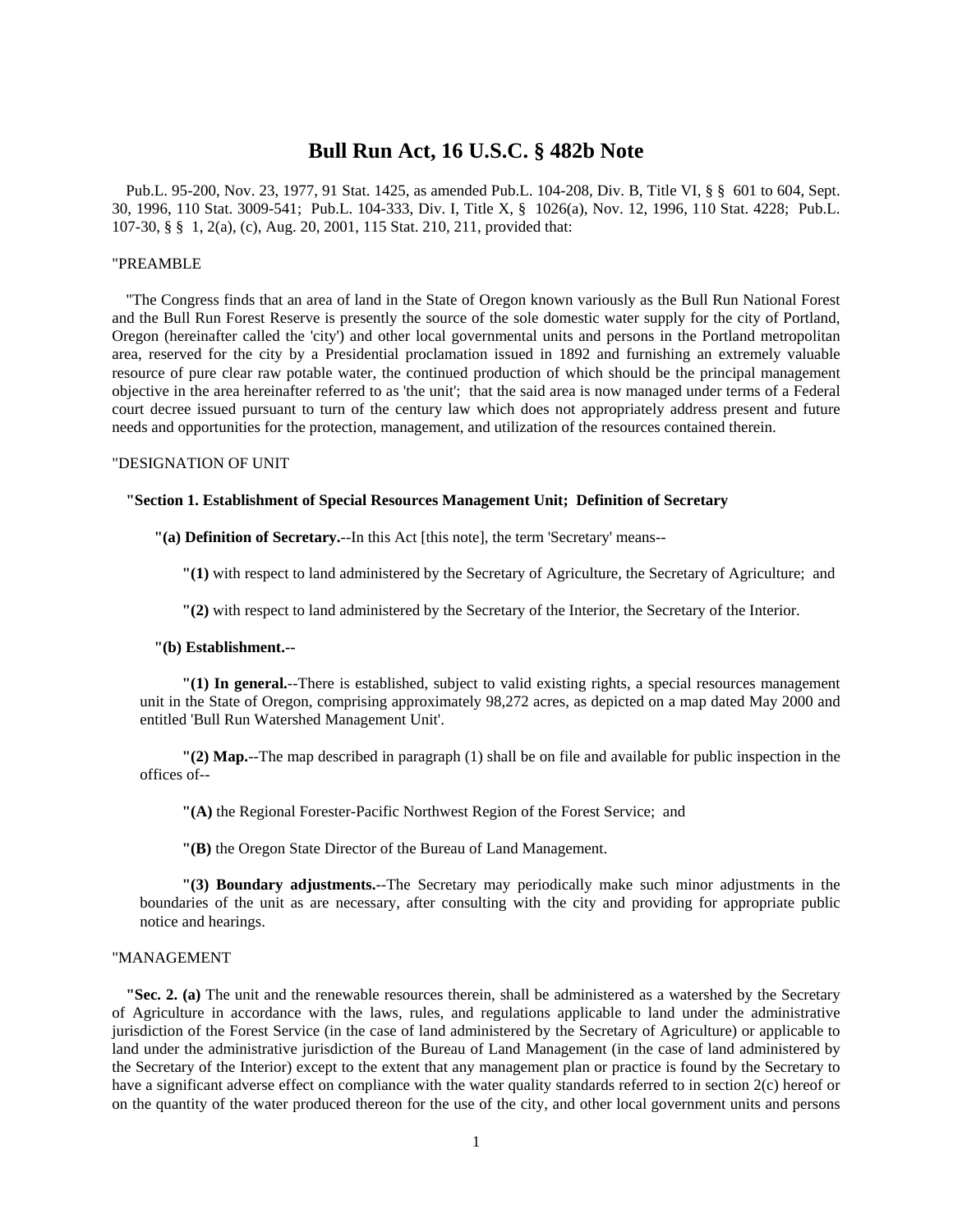using such water under agreements with the city (and the Secretary shall take into consideration the cumulative effect of individually insignificant degradations), in which case, and notwithstanding any other provision of law, the management plan and all relevant leases, permits, contracts, rights-of-way, or other rights or authorizations issued pursuant thereto shall forthwith be altered by the Secretary to eliminate such adverse effect by application of different techniques or prohibitions of one or more such practices or uses: *Provided, however*, That use of such water for the production of energy and the transmission of such energy through and over the unit are deemed consistent with the purposes of this Act [this note] and the rights-of-way heretofore granted to Bonneville Power Administration by the Forest Service through and over the unit are validated and confirmed and deemed consistent with the purposes of this Act [this note].

## **"(b) Timber cutting.--**

**"(1) In general.**--Subject to paragraph (2), the Secretary shall prohibit the cutting of trees on Federal land in the unit, as designated in section 1 [of this note] and depicted on the map referred to in that section.

# **"(2) Permitted cutting.--**

**"(A) In general.**--Subject to subparagraph (B), the Secretary shall prohibit the cutting of trees in the area described in paragraph (1).

**"(B) Permitted cutting.**--Subject to subparagraph (C), the Secretary may only allow the cutting of trees in the area described in paragraph (1)--

**"(i)** for the protection or enhancement of water quality in the area described in paragraph (1); or

**"(ii)** for the protection, enhancement, or maintenance of water quantity available from the area described in paragraph (1); or

**"(iii)** for the construction, expansion, protection or maintenance of municipal water supply facilities; or

**"(iv)** for the construction, expansion, protection or maintenance of facilities for the transmission of energy through and over the unit or previously authorized hydroelectric facilities or hydroelectric projects associated with municipal water supply facilities.

**"(C) Salvage sales.**--The Secretary may not authorize a salvage sale in the area described in paragraph (1).

**"(c)** The policy set forth in subsections (a) and (b) shall be attained through the development, maintenance, and periodic revision of land management plans in accordance with procedures set forth in section 5[6] of the Forest and Rangeland Renewable Resources Planning Act of 1974 (88 Stat. 477, as amended; 16 U.S.C. 1604) (in the case of land administered by the Secretary of Agriculture) or section 202 of the Federal Land Policy and Management Act of 1976 (43 U.S.C. 1712) (in the case of land administered by the Secretary of the Interior), through the maintenance of systems for monitoring and evaluating water quality, and through supporting scientific research as the Secretary may deem necessary after consultation and in coordination with the city. In the development and revision of land management plans for the unit, the Secretary, except as otherwise provided in section 2(a) hereof, shall provide for public participation and shall consult and coordinate with appropriate officials and advisors of the city, and shall consider such data and research as the city may collect through its own monitoring systems and scientific efforts, if any. Such plans shall be prepared by an interdisciplinary team; be embodied in appropriate written material, including maps and other descriptive documents; shall contain water quality standards developed by the Secretary after consultation and in cooperation with the city, which standards shall be substantially based on and shall reflect a quality of water not significantly less than the quality reflected by percentile curves developed from data collected from 1967 through 1975 and, if none, from data collected in the first three years of record thereafter; and be available to the public at convenient locations. The initial plan or plans shall be completed as soon as practicable after the enactment of this Act [Nov. 23, 1977], but not later than September 30, 1979. Current data shall be compared to historical data at least annually for the purpose of determining compliance with the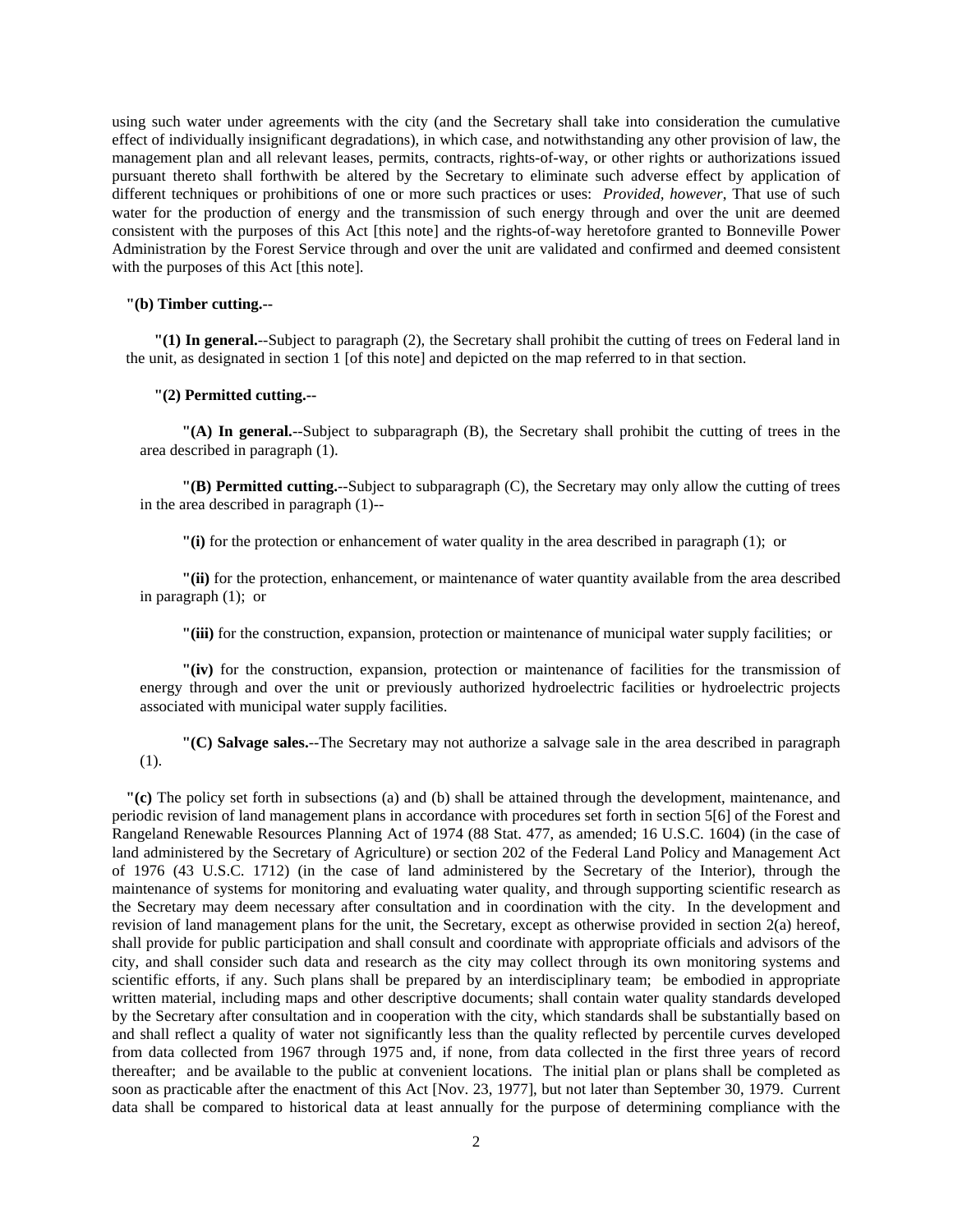standards and the significance of any deviation therefrom. Deviations occurring from operation, maintenance, alteration, or construction of water storage, or electrical generation and transmission facilities, seasonal fluctuations, variations in climate, and other natural phenomena, fire, or acts of God, shall not be considered in determining the historical or current percentile curves.

**"(d)** The Secretary or his representative shall, upon request, and at least annually, meet with appropriate officials of the city for the purpose of reviewing planned management programs and the impact thereof on the quality and quantity of the water produced on the unit and assuring that their respective management and operational activities within the unit are appropriately coordinated. The Secretary shall negotiate in good faith cooperative agreements with appropriate officials of the city to effectuate activity coordination.

**"(e)** In the event there is disagreement between the city and the Secretary with respect to the development or revision of the water quality standards provided for herein, or with respect to the effect or the significance of such effect of one or more proposed or existing programs, practices, uses, regulations, or boundary adjustments (except as otherwise specifically provided for herein), on the quantity of the water produced on said unit, or on compliance with the water quality standards referred to in section 2(a) and (b) hereof and, therefore, with respect to the necessity for an alteration or prohibition of any such program, practice, use, regulation, or boundary adjustment as required in section 2(a) hereof, an arbitration board for resolving such disagreements shall be established. The Secretary and the city shall, each, forthwith appoint one member to such board and those two members shall select a third. In the event agreement cannot be reached on the third member within seven days after the appointment of the first two, the third member shall be appointed by the presiding judge of the United States District Court for the District of Oregon within seven days after being notified of such disagreement by either of the first two members. All of said members shall be qualified to make a scientific determination of the facts. The contentions of the city and the Secretary shall be submitted to the board in the form of written contentions of fact together with the evidence and analysis that tends to support the position being presented. The board shall forthwith consider and decide, on a scientific basis, the issues in disagreement by majority vote, taking into consideration the evidence and data presented by the parties and such other tests and data which the board by majority vote may require. The decision of such board shall be in the form of written findings of fact and conclusions based thereon and shall be final and binding on the parties. The Secretary and the city shall compensate their designees and share equally the compensation of the third member, and shall provide such technical and administrative support as required.

**"(f)** The Secretary is authorized, after consultation with the city, to promulgate regulations for controlling entry into the unit by all persons including but not limited to--

**"(1)** employees or contractors of the city engaged in the inspection, maintenance, construction, or improvement of the city's facilities;

**"(2)(i)** Federal, State, and local government officers and (ii) employees thereof acting in an official capacity;

**"(3)** Federal, State, and local government permittees and contractors conducting authorized activities;

**"(4)** members of advisory groups formed pursuant to this Act [this note] or ordinances of the city in the performance of their official duties:

*Provided*, That no regulation promulgated pursuant to this subsection shall prohibit ingress or egress to non-Federal lands or to authorized occupancies on, or uses of, Federal lands: *Provided further*, That the Secretary may independently and directly prohibit or restrict all entry into the unit during fire or other emergencies as he may determine.

## "EFFECT ON OTHER LAWS

**"Sec. 3. (a)** Nothing in this Act [this note] shall terminate or affect any lease, permit, contract, patent, right-ofway, or other land use right or authorization existing on the date of approval of this Act [Nov. 23, 1977] and